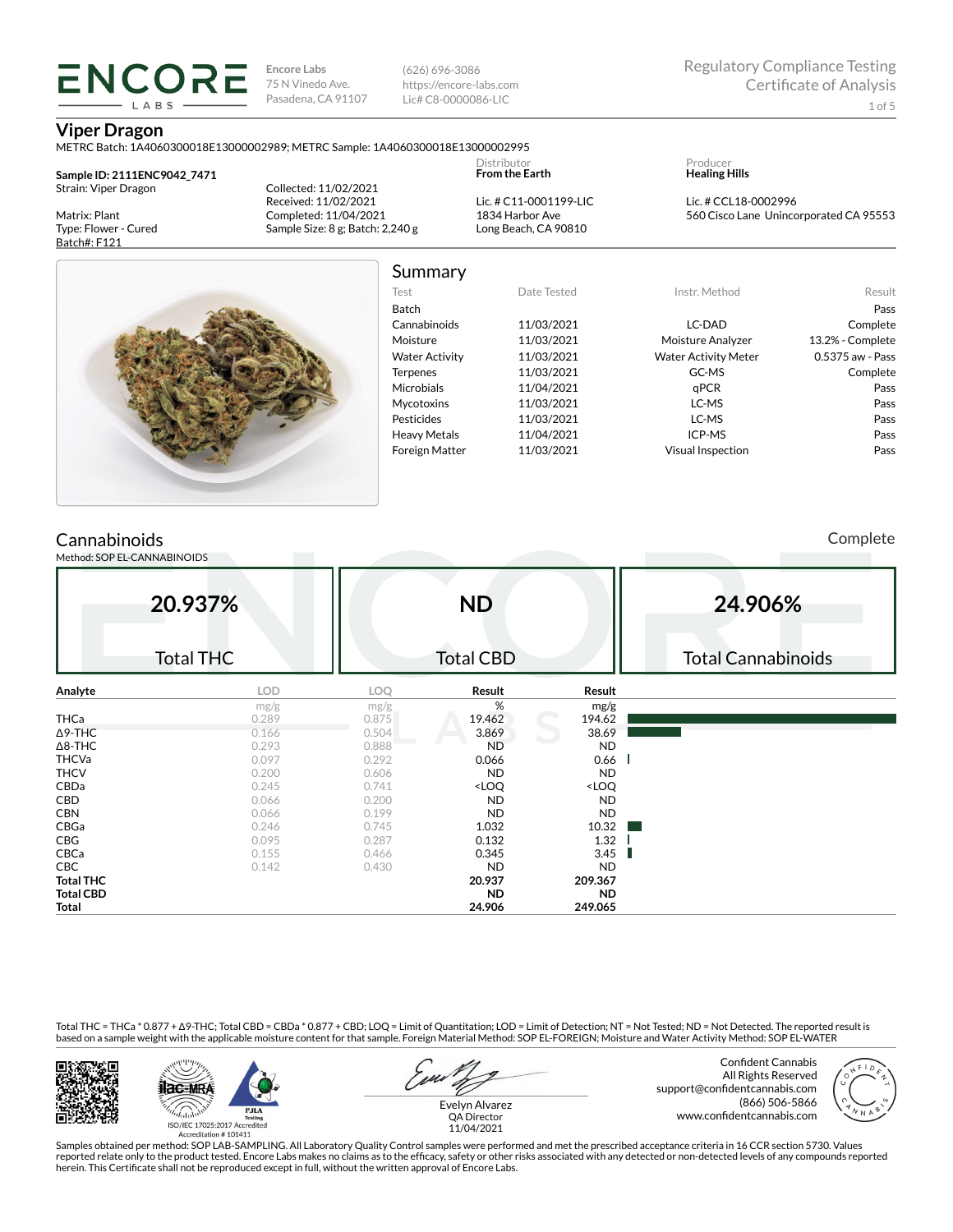(626) 696-3086 https://encore-labs.com Lic# C8-0000086-LIC

#### **Viper Dragon**

**ENCORE** LABS

| METRC Batch: 1A4060300018E13000002989: METRC Sample: 1A4060300018E13000002995 |                       |  |  |  |  |
|-------------------------------------------------------------------------------|-----------------------|--|--|--|--|
|                                                                               | Distributor           |  |  |  |  |
| Sample ID: 2111ENC9042 7471                                                   | <b>From the Earth</b> |  |  |  |  |

| Sample ID: 2111ENC9042 7471 |                                  | Distributor<br><b>From the Earth</b> | Producer<br><b>Healing Hills</b>       |
|-----------------------------|----------------------------------|--------------------------------------|----------------------------------------|
| Strain: Viper Dragon        | Collected: 11/02/2021            |                                      |                                        |
|                             | Received: 11/02/2021             | Lic. # C11-0001199-LIC               | Lic. # CCL18-0002996                   |
| Matrix: Plant               | Completed: 11/04/2021            | 1834 Harbor Ave                      | 560 Cisco Lane Unincorporated CA 95553 |
| Type: Flower - Cured        | Sample Size: 8 g; Batch: 2,240 g | Long Beach, CA 90810                 |                                        |
| Batch#: F121                |                                  |                                      |                                        |
|                             |                                  |                                      |                                        |

### Terpenes

Method: SOP EL-TERPENES

| Method: SOP EL-TERPENES |            |            |                                                          |                              |  |
|-------------------------|------------|------------|----------------------------------------------------------|------------------------------|--|
| Analyte                 | <b>LOD</b> | <b>LOO</b> | Result                                                   | <b>Result</b>                |  |
|                         | $\%$       | $\%$       | %                                                        | mg/g                         |  |
| β-Myrcene               | 0.003      | 0.011      | 0.286                                                    | 2.86                         |  |
| β-Caryophyllene         | 0.003      | 0.011      | 0.219                                                    | 2.19                         |  |
| Linalool                | 0.002      | 0.011      | 0.161                                                    | 1.61                         |  |
| δ-Limonene              | 0.001      | 0.011      | 0.107                                                    | 1.07                         |  |
| $\alpha$ -Bisabolol     | 0.003      | 0.011      | 0.102                                                    | 1.02                         |  |
| $\alpha$ -Humulene      | 0.001      | 0.011      | 0.066                                                    | 0.66                         |  |
| Caryophyllene Oxide*    | 0.003      | 0.011      | 0.024                                                    | 0.24                         |  |
| $\beta$ -Pinene         | 0.001      | 0.011      | 0.021                                                    | 0.21                         |  |
| Fenchol*                | 0.002      | 0.011      | 0.020                                                    | 0.20                         |  |
| Eucalyptol              | 0.002      | 0.011      | 0.019                                                    | 0.19                         |  |
| $\alpha$ -Pinene        | 0.002      | 0.011      | 0.018                                                    | 0.18                         |  |
| trans-Nerolidol         | 0.004      | 0.011      | 0.014                                                    | 0.14                         |  |
| Borneol*                | 0.002      | 0.011      | <loq< th=""><th><loq< th=""><th></th></loq<></th></loq<> | <loq< th=""><th></th></loq<> |  |
| Camphene                | 0.001      | 0.011      | <loq< th=""><th><loq< th=""><th></th></loq<></th></loq<> | <loq< th=""><th></th></loq<> |  |
| Camphor*                | 0.002      | 0.017      | <b>ND</b>                                                | ND                           |  |
| cis-Nerolidol           | 0.003      | 0.011      | <b>ND</b>                                                | <b>ND</b>                    |  |
| δ-3-Carene              | 0.001      | 0.011      | <b>ND</b>                                                | <b>ND</b>                    |  |
| Fenchone*               | 0.002      | 0.011      | <b>ND</b>                                                | <b>ND</b>                    |  |
| y-Terpinene             | 0.002      | 0.011      | <b>ND</b>                                                | <b>ND</b>                    |  |
| Guaiol                  | 0.003      | 0.011      | <b>ND</b>                                                | <b>ND</b>                    |  |
| Ocimene                 | 0.003      | 0.011      | <b>ND</b>                                                | <b>ND</b>                    |  |
| p-Cymene*               | 0.001      | 0.011      | <b>ND</b>                                                | <b>ND</b>                    |  |
| Terpinolene             | 0.002      | 0.011      | <b>ND</b>                                                | <b>ND</b>                    |  |
| Valencene*              | 0.003      | 0.011      | <b>ND</b>                                                | <b>ND</b>                    |  |
| Total                   |            |            | 1.056                                                    | 10.56                        |  |

# Primary Aromas



Date Tested: 11/03/2021<br>\*Beyond scope of accreditation. LOQ = Limit of Quantitation; LOD = Limit of Detection; NT = Not Tested; ND = Not Detected. The reported result is based on a sample weight with the applicable moisture content for that sample.



Confident Cannabis All Rights Reserved support@confidentcannabis.com (866) 506-5866 www.confidentcannabis.com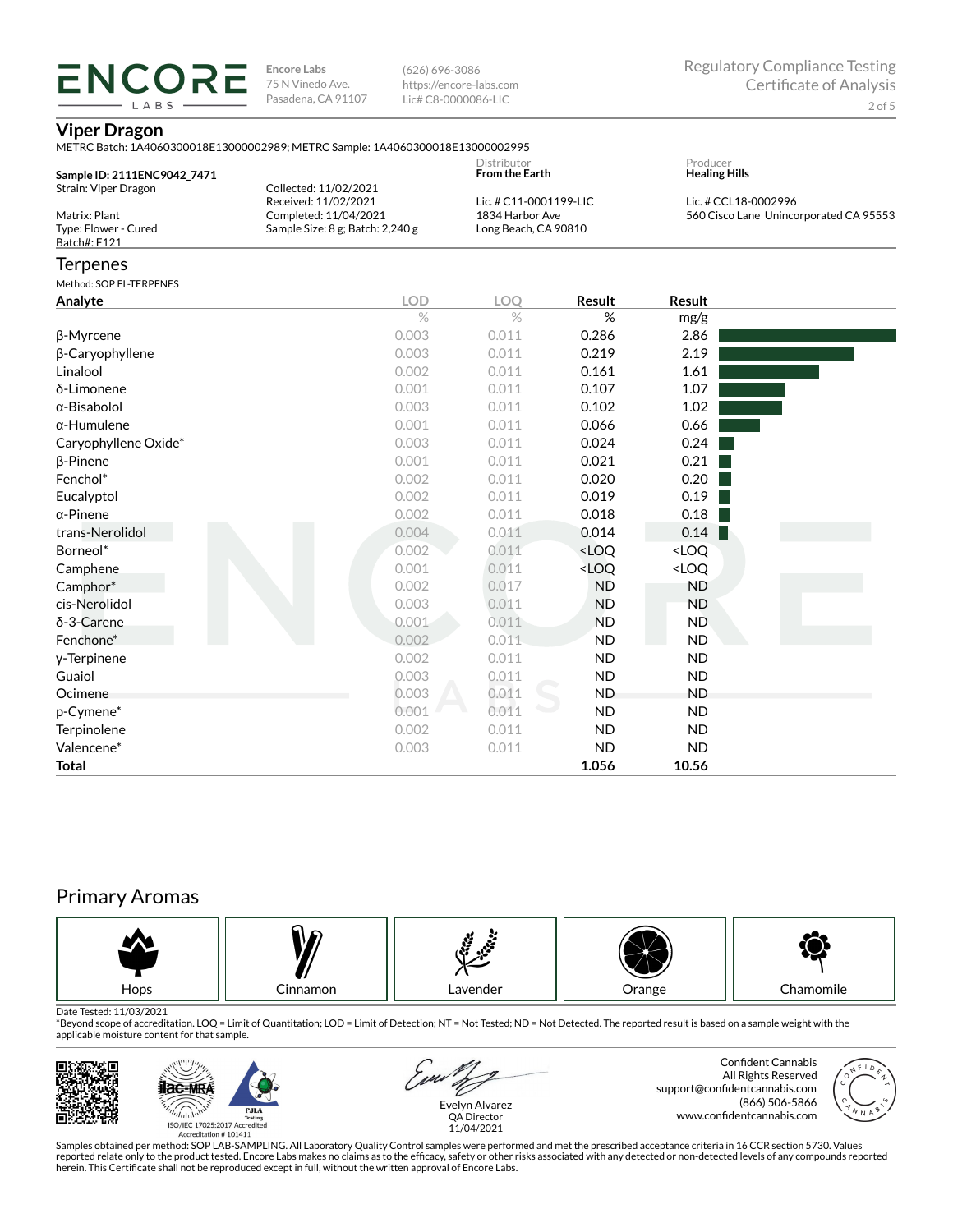(626) 696-3086 https://encore-labs.com Lic# C8-0000086-LIC

### **Viper Dragon**

**ENCORE** LABS

|                             |                                  | <b>Distributor</b>     | Producer               |
|-----------------------------|----------------------------------|------------------------|------------------------|
| Sample ID: 2111ENC9042 7471 |                                  | <b>From the Earth</b>  | <b>Healing Hills</b>   |
| Strain: Viper Dragon        | Collected: 11/02/2021            |                        |                        |
|                             | Received: 11/02/2021             | Lic. # C11-0001199-LIC | Lic. # CCL18-0002996   |
| Matrix: Plant               | Completed: 11/04/2021            | 1834 Harbor Ave        | 560 Cisco Lane Unincor |
| Type: Flower - Cured        | Sample Size: 8 g; Batch: 2,240 g | Long Beach, CA 90810   |                        |
| Batch#: F121                |                                  |                        |                        |

### Pesticides

Method: SOP EL-PesticidesLCMS LC-MS

| Analyte             | <b>LOD</b> | <b>LOO</b> | Limit          | <b>Result</b> | <b>Status</b> | Analyte                 | <b>LOD</b> | LOO       | Limit          | <b>Result</b> | <b>Status</b> |
|---------------------|------------|------------|----------------|---------------|---------------|-------------------------|------------|-----------|----------------|---------------|---------------|
|                     | $\mu$ g/g  | $\mu$ g/g  | $\mu$ g/g      | $\mu$ g/g     |               |                         | $\mu$ g/g  | $\mu$ g/g | $\mu$ g/g      | $\mu$ g/g     |               |
| Abamectin           | 0.005      | 0.02       | 0.1            | <b>ND</b>     | Pass          | Fludioxonil             | 0.01       | 0.05      | 0.1            | <b>ND</b>     | Pass          |
| Acephate            | 0.002      | 0.01       | 0.1            | <b>ND</b>     | Pass          | Hexythiazox             | 0.005      | 0.02      | 0.1            | <b>ND</b>     | Pass          |
| Acequinocyl         | 0.01       | 0.02       | 0.1            | <b>ND</b>     | Pass          | Imazalil                | 0.05       | 0.1       | 0.05           | <b>ND</b>     | Pass          |
| Acetamiprid         | 0.005      | 0.02       | 0.1            | <b>ND</b>     | Pass          | Imidacloprid            | 0.005      | 0.02      | 5              | <b>ND</b>     | Pass          |
| Aldicarb            | 0.05       | 0.1        | 0.05           | <b>ND</b>     | Pass          | Kresoxim Methyl         | 0.005      | 0.02      | 0.1            | <b>ND</b>     | Pass          |
| Azoxystrobin        | 0.005      | 0.02       | 0.1            | <b>ND</b>     | Pass          | Malathion               | 0.02       | 0.05      | 0.5            | <b>ND</b>     | Pass          |
| <b>Bifenazate</b>   | 0.005      | 0.01       | 0.1            | <b>ND</b>     | Pass          | Metalaxyl               | 0.002      | 0.005     | $\overline{2}$ | <b>ND</b>     | Pass          |
| <b>Bifenthrin</b>   | 0.02       | 0.05       | 3              | <b>ND</b>     | Pass          | Methiocarb              | 0.05       | 0.1       | 0.05           | <b>ND</b>     | Pass          |
| <b>Boscalid</b>     | 0.02       | 0.05       | 0.1            | <b>ND</b>     | Pass          | Methomyl                | 0.01       | 0.02      | 1              | <b>ND</b>     | Pass          |
| Captan              | 0.2        | 0.3        | 0.7            | <b>ND</b>     | Pass          | Mevinphos               | 0.02       | 0.05      | 0.02           | <b>ND</b>     | Pass          |
| Carbaryl            | 0.02       | 0.05       | 0.5            | <b>ND</b>     | Pass          | Myclobutanil            | 0.005      | 0.01      | 0.1            | <b>ND</b>     | Pass          |
| Carbofuran          | 0.05       | 0.1        | 0.05           | <b>ND</b>     | Pass          | Naled                   | 0.01       | 0.02      | 0.1            | <b>ND</b>     | Pass          |
| Chlorantraniliprole | 0.002      | 0.01       | 10             | <b>ND</b>     | Pass          | Oxamvl                  | 0.005      | 0.01      | 0.5            | <b>ND</b>     | Pass          |
| Chlordane           | 0.05       | 0.1        | 0.05           | <b>ND</b>     | Pass          | Paclobutrazol           | 0.05       | 0.1       | 0.05           | <b>ND</b>     | Pass          |
| Chlorfenapyr        | 0.05       | 0.1        | 0.05           | <b>ND</b>     | Pass          | <b>Parathion Methyl</b> | 0.02       | 0.05      | 0.02           | <b>ND</b>     | Pass          |
| Chlorpyrifos        | 0.05       | 0.1        | 0.05           | <b>ND</b>     | Pass          | Pentachloronitrobenzene | 0.02       | 0.05      | 0.1            | <b>ND</b>     | Pass          |
| Clofentezine        | 0.01       | 0.02       | 0.1            | <b>ND</b>     | Pass          | Permethrin              | 0.02       | 0.05      | 0.5            | <b>ND</b>     | Pass          |
| Coumaphos           | 0.02       | 0.05       | 0.02           | <b>ND</b>     | Pass          | Phosmet                 | 0.01       | 0.02      | 0.1            | <b>ND</b>     | Pass          |
| Cyfluthrin          | 0.05       | 0.1        | $\overline{2}$ | <b>ND</b>     | Pass          | Piperonyl Butoxide      | 0.02       | 0.05      | 3              | <b>ND</b>     | Pass          |
| Cypermethrin        | 0.1        | 0.2        | $\mathbf 1$    | <b>ND</b>     | Pass          | Prallethrin             | 0.005      | 0.02      | 0.1            | <b>ND</b>     | Pass          |
| Daminozide          | 0.02       | 0.05       | 0.02           | <b>ND</b>     | Pass          | Propiconazole           | 0.005      | 0.01      | 0.1            | <b>ND</b>     | Pass          |
| Diazinon            | 0.002      | 0.01       | 0.1            | <b>ND</b>     | Pass          | Propoxur                | 0.05       | 0.1       | 0.05           | <b>ND</b>     | Pass          |
| <b>Dichlorvos</b>   | 0.02       | 0.05       | 0.02           | <b>ND</b>     | Pass          | Pyrethrins              | 0.02       | 0.05      | 0.5            | <b>ND</b>     | Pass          |
| Dimethoate          | 0.02       | 0.05       | 0.02           | <b>ND</b>     | Pass          | Pyridaben               | 0.005      | 0.01      | 0.1            | <b>ND</b>     | Pass          |
| Dimethomorph        | 0.005      | 0.02       | $\overline{2}$ | <b>ND</b>     | Pass          | Spinetoram              | 0.005      | 0.01      | 0.1            | <b>ND</b>     | Pass          |
| Ethoprophos         | 0.05       | 0.1        | 0.05           | <b>ND</b>     | Pass          | Spinosad                | 0.005      | 0.01      | 0.1            | <b>ND</b>     | Pass          |
| Etofenprox          | 0.05       | 0.1        | 0.05           | <b>ND</b>     | Pass          | Spiromesifen            | 0.01       | 0.02      | 0.1            | <b>ND</b>     | Pass          |
| Etoxazole           | 0.005      | 0.02       | 0.1            | <b>ND</b>     | Pass          | Spirotetramat           | 0.005      | 0.01      | 0.1            | <b>ND</b>     | Pass          |
| Fenhexamid          | 0.005      | 0.02       | 0.1            | <b>ND</b>     | Pass          | Spiroxamine             | 0.05       | 0.1       | 0.05           | <b>ND</b>     | Pass          |
| Fenoxycarb          | 0.05       | 0.1        | 0.05           | <b>ND</b>     | Pass          | Tebuconazole            | 0.005      | 0.01      | 0.1            | <b>ND</b>     | Pass          |
| Fenpyroximate       | 0.005      | 0.02       | 0.1            | <b>ND</b>     | Pass          | Thiacloprid             | 0.02       | 0.05      | 0.02           | <b>ND</b>     | Pass          |
| Fipronil            | 0.05       | 0.1        | 0.05           | <b>ND</b>     | Pass          | Thiamethoxam            | 0.005      | 0.01      | 5              | <b>ND</b>     | Pass          |
| Flonicamid          | 0.01       | 0.02       | 0.1            | <b>ND</b>     | Pass          | Trifloxystrobin         | 0.005      | 0.01      | 0.1            | <b>ND</b>     | Pass          |

LOQ = Limit of Quantitation; LOD = Limit of Detection; NT = Not Tested; ND = Not Detected.





Evelyn Alvarez QA Director

Confident Cannabis All Rights Reserved support@confidentcannabis.com (866) 506-5866 www.confidentcannabis.com



11/04/2021

Samples obtained per method: SOP LAB-SAMPLING. All Laboratory Quality Control samples were performed and met the prescribed acceptance criteria in 16 CCR section 5730. Values reported relate only to the product tested. Encore Labs makes no claims as to the efficacy, safety or other risks associated with any detected or non-detected levels of any compounds reported<br>herein. This Certificate shall

rporated CA 95553

Pass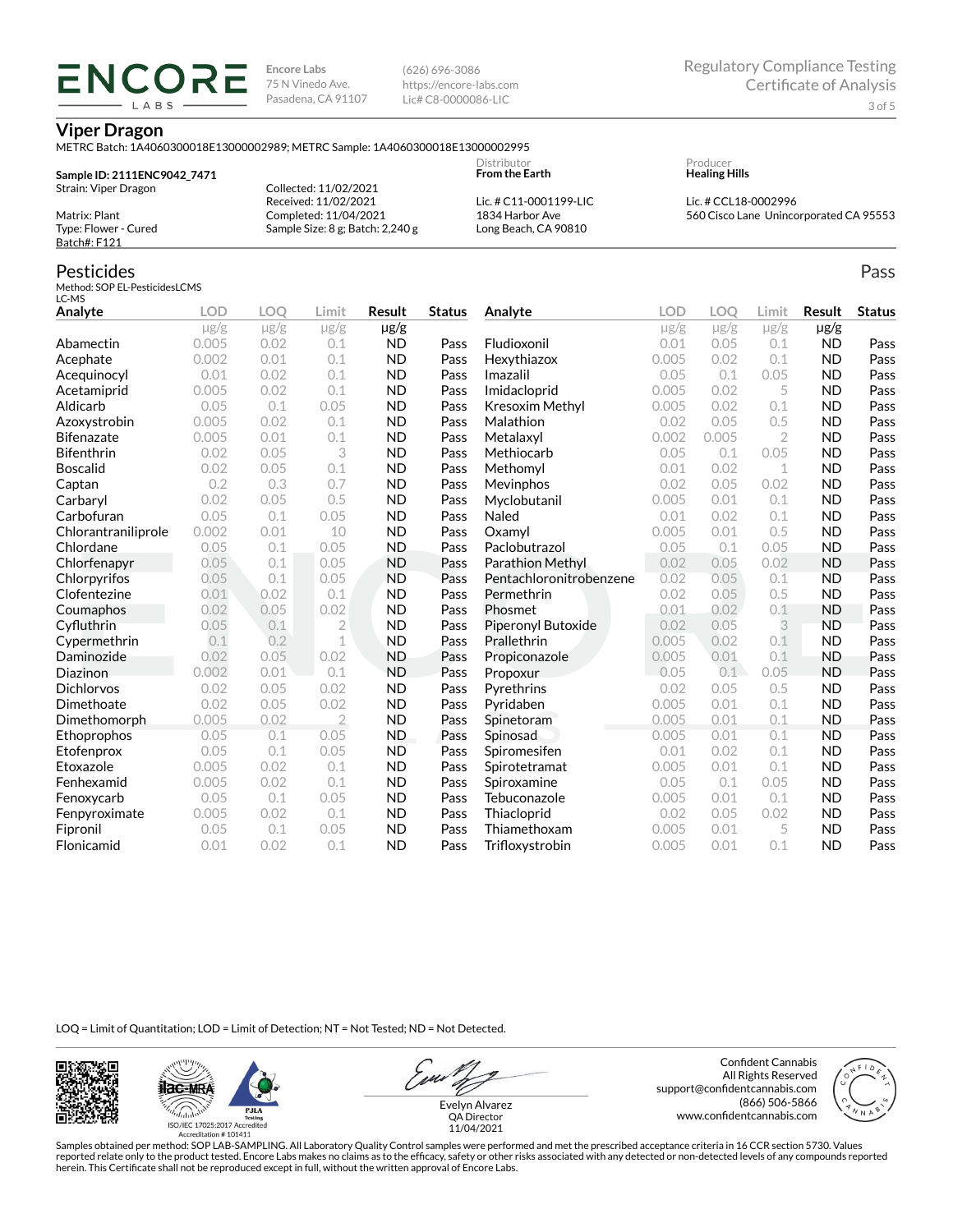(626) 696-3086 https://encore-labs.com Lic# C8-0000086-LIC

### **Viper Dragon**

**ENCORE** LABS

|                                        | METRC Batch: 1A4060300018E13000002989; METRC Sample: 1A4060300018E13000002995 |                                      |            |                                        |               |
|----------------------------------------|-------------------------------------------------------------------------------|--------------------------------------|------------|----------------------------------------|---------------|
| Sample ID: 2111ENC9042 7471            |                                                                               | Distributor<br><b>From the Earth</b> |            | Producer<br><b>Healing Hills</b>       |               |
| Strain: Viper Dragon                   | Collected: 11/02/2021<br>Received: 11/02/2021                                 | Lic. # C11-0001199-LIC               |            | Lic. # CCL18-0002996                   |               |
| Matrix: Plant                          | Completed: 11/04/2021                                                         | 1834 Harbor Ave                      |            | 560 Cisco Lane Unincorporated CA 95553 |               |
| Type: Flower - Cured<br>Batch#: F121   | Sample Size: 8 g; Batch: 2,240 g<br>Long Beach, CA 90810                      |                                      |            |                                        |               |
| <b>Mycotoxins</b>                      |                                                                               |                                      |            |                                        | Pass          |
| Method: SOP EL-PesticidesLCMS<br>LC-MS |                                                                               |                                      |            |                                        |               |
| Analyte                                | <b>LOD</b>                                                                    | LOO                                  | Limit      | Result                                 | <b>Status</b> |
|                                        | µg/kg                                                                         | µg/kg                                | $\mu$ g/kg | µg/kg                                  |               |
| <b>B1</b>                              |                                                                               | 4                                    |            | ND.                                    | Tested        |
| B <sub>2</sub>                         |                                                                               | 4                                    |            | ND.                                    | Tested        |
| G1                                     |                                                                               | 4                                    |            | ND.                                    | Tested        |
| G <sub>2</sub>                         |                                                                               | 4                                    |            | ND.                                    | <b>Tested</b> |
| Ochratoxin A                           |                                                                               | $\overline{2}$                       | 20         | ND.                                    | Pass          |
| <b>Total Aflatoxins</b>                |                                                                               |                                      | 20         | <b>ND</b>                              | Pass          |



Date Tested: 11/03/2021 LOQ = Limit of Quantitation; LOD = Limit of Detection; NT = Not Tested; ND = Not Detected.







Confident Cannabis All Rights Reserved support@confidentcannabis.com (866) 506-5866 www.confidentcannabis.com



QA Director 11/04/2021